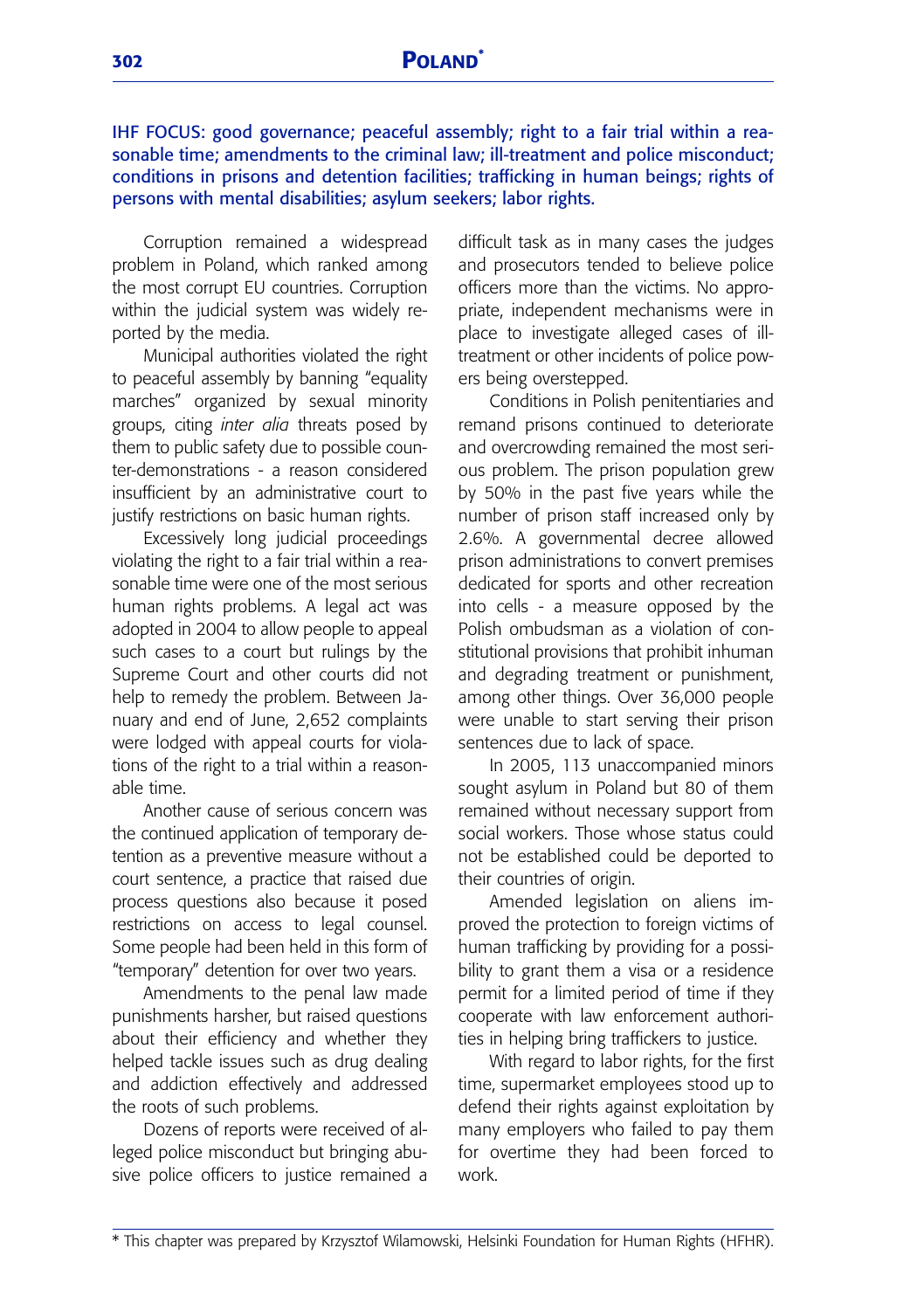# **Good Governance**

#### *Corruption*

In the "Corruption Perception Index" published on 18 October 2005 by Transparency International-Poland, Poland was rated 3.4  $(70<sup>th</sup>$  out of 195 countries in the ranking), which, according to the report, constituted a high level of corruption as perceived by the public. The authors of the report noted that Poland's ranking was the worst among the eight new EU member states and Poland was the only country in the whole index in which the public perception of corruption had increased over the last eight years.<sup>1</sup>

This information, however, was contradicted by research conducted by the European Bank for Reconstruction and Development (EBRD).<sup>2</sup> It found  $-$  using similar methods as Transparency International – that Poland was an example of positive changes and a country in which anti-corruption activities had improved and where alleged perpetrators were increasingly brought to justice.

The EBRD finding was based on decreases in two corruption indicators in Poland, the "bribe tax," i.e., unofficial gifts or funds granted to state officials as a percentage of the profit, and the "kickback tax," a pecuniary amount paid to officials for awarding a state contract, which constituted a certain percentage of the contract's value. Between 2002-2005, the former dropped in Poland from 1.22% to 0.7%, with the latter going down from 2.21% to 1.21%. According to the EBRD, the decrease was a result of increased judicial prosecution of corruptive practices, which increased public perception of bribery as something unacceptable.

A case against three former members of the Democratic Left Alliance (DLA, the governing party until November 2005) ended in three final convictions. They had been charged with leaking information about a planned secret service operation against criminals in Starachowice.<sup>3</sup>

**◆** The Krakow Court of Appeal found that all three DLA deputies - Henryk Długosz, Andrzej Jagiełło and Zbigniew Sobotka (Sobotka had served as vice minister of internal affairs and administration) – were guilty of the "Starachowiecki Leak" of planned secret operations and that by doing so their conduct had posed a threat to the life of their subordinates, i.e., police officers that were to be involved in detaining dangerous criminals associated with the local DLA branch. All three were sentenced to prison: Długosz to six months, Jagiełło to one year, and Sobotka to three and a half years.<sup>4</sup> Sobotka applied for pardon from the president.

In the past few years, the media has increasingly reported instances of corruption within the judicial system.

**◆** One of the most prominent cases was that of Dariusz Czajka, a judge at the Commercial Court of Warsaw. As head of the Warsaw bankruptcy court, Judge Czajka ruled on cases involving the bankruptcy of several companies whose assets were then transferred to entities that were in one way or another linked to the judge himself - including the European College of Law and Administration established by Judge Czajka who also held the post of its honorary chancellor. The disciplinary proceedings against the judge were initiated upon the requests made *inter alia* by the former minister of justice. However, in 2005 the disciplinary court sentenced Judge Czajka for official misconduct but found that an admonition and transfer to another official post constituted sufficient punishment. In practice, the judge was simply transferred to another court outside Warsaw. <sup>5</sup> The Supreme Court upheld the disciplinary court's decision.

◆ As of the end of November, police had detained seven persons suspected of involvement in a corruption scandal in the Ostrołeka court district (northern Poland).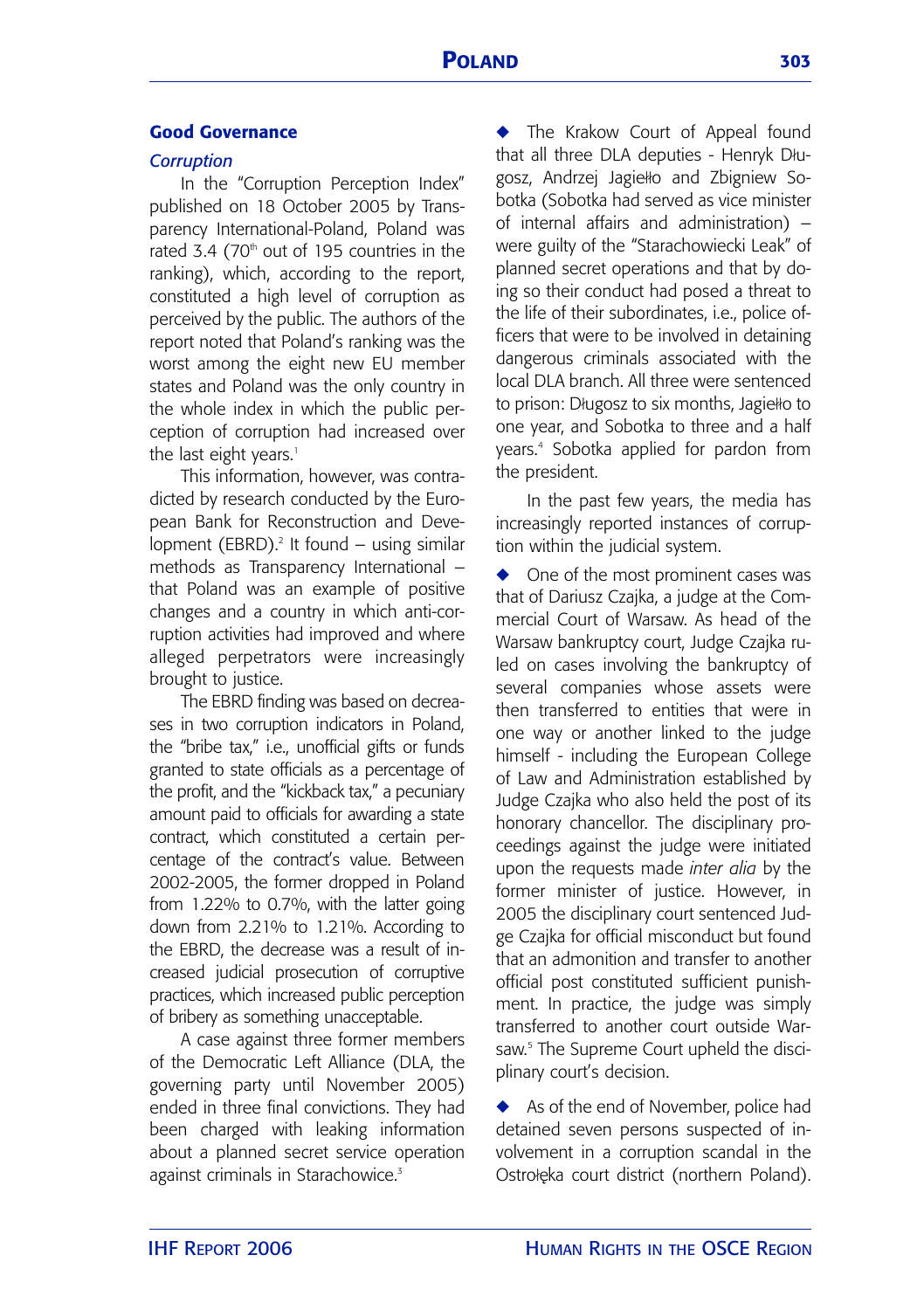The case included the head of the Ostrołeka Regional Penal Execution Court and a local psychologist from the hospital in Łuków: the judge had allegedly accepted bribes while the psychologist had given false analyses. In the course of the investigation persons alleged of paying bribes were also arrested. All the suspects were under temporary arrest at the end of the year. 6

#### **Peaceful Assembly**

In several cases, municipal authorities violated the right to peaceful assembly.

**◆** In November, first the president of Poznan and then the leader of the regional administration (*wielkopolski voivod*), prohibited the organization of an "equality march" by members of sexual minorities. The authorities argued that holding the March would constitute a potential threat to public safety due to announced counter-demonstrations.7 Despite the ban, the organizers held the event in the form of a stationary rally (as opposed to a march). The assembly was, however, dispersed by the police and over 70 persons were charged with participation in an illegal assembly. The organizers appealed the regional administration's decision to the Regional Administrative Court, which held that the rally was legal.<sup>8</sup> It further noted that posing restrictions on the freedom of assembly due to a threat of counter-demonstrations constituted abuse of discretionary powers because, according to this logic, every demonstration not accepted by the whole of society could be banned. Furthermore, the court found no sufficient basis in the decisions of the two authorities for the claim that the march would constitute a threat to public safety. The Polish ombudsman and the Helsinki Foundation for Human Rights (HFHR) added that the court's decision allowed the detained participants as well as the organizers to seek compensation for violation of their rights.

Three weeks after the disturbances in Poznan, peaceful marches to demonstrate support to the organizers of the "equality march" were held in several Polish cities, including Warsaw, Krakow, Torun, and Gdansk. This time, they took place without major incidents, in part thanks to the attitude of the police who did not let themselves be provoked by the opponents of these marches.

The president of Warsaw cited a similar justification as that used by the Poznan authorities when rejecting the holding of an "equality parade" in the capital.

#### **Right to a Fair Trial and Effective Remedies**

In the first six months of 2005, 2,652 complaints<sup>9</sup> were lodged with appeal courts for violations of the right to a trial within a reasonable time. The complaints were filed under the Act on Complaints for violation of a party's right to trial within a reasonable time dated 17 June 2004. The act was adopted in order to comply with the obligations arising from the judgment of the European Court of Human Rights (ECtHR) under article 13 of the European Convention on Human Rights (ECHR) in the case of *Kudla v. Poland*. <sup>10</sup> In the first six months the act was in force, 366 cases concerning the right to a fair trial within a reasonable time in administrative court proceedings were filed with the Supreme Administrative Court<sup>11</sup>

The complaints submitted to the Public Interest Legal Action Program operated by the HFHR indicated, however, that the act was not a fully effective remedy within the meaning of article 13 of the ECHR. While in many cases courts did recognize that the plaintiff's right to a trial within a reasonable time had been violated, they nevertheless failed to provide compensation for the harm caused, or the awarded compensation was only symbolic. What is more, in some cases courts counted the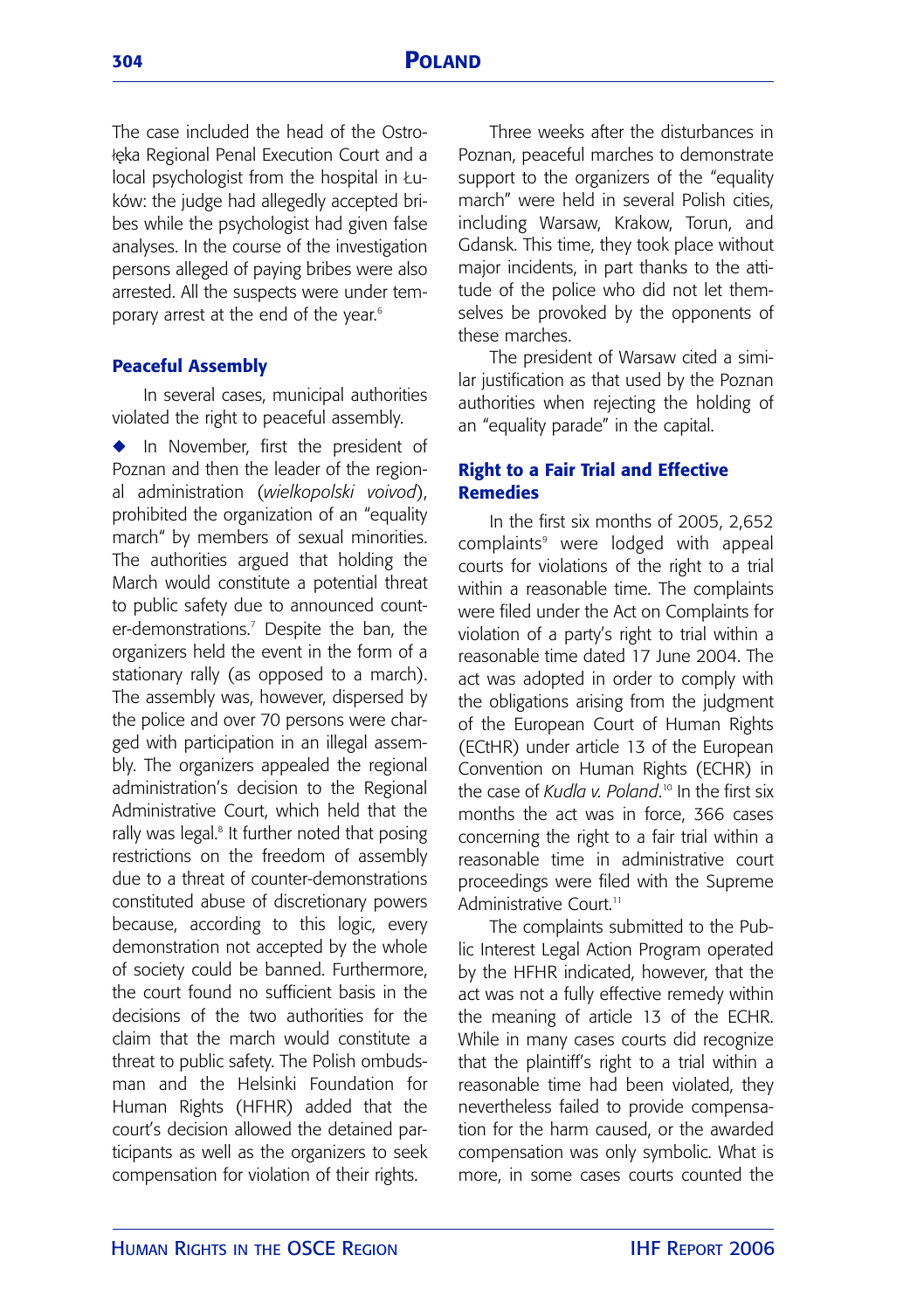time of trial as starting from the entry into force of the act, i.e., 17 September 2004, instead of the real length of the entire judicial proceedings since the case was launched.

◆ In December 2004 Marian W. requested assistance from the HFHR to file a complaint with a district court, alleging violation of the right to a trial within a reasonable time in proceedings before the Regional Court of Warsaw. He had lodged a case concerning a division of property with his former spouse on 18 October 1991. The first hearing was held on 12 October 1992 and the case was still pending at the end of 2004. The district court, however, declared the claim inadmissible in February 2005, ruling that "in accordance with the principle of non-retroactivity of legislation" the June 2004 act may not be applied to proceedings ongoing before the act came into force. This position was in line with the Supreme Court ruling of 18 January 2005 (Chamber of Labor, Social Insurance and Social Matters), according to which an act of law can be applied retroactively only in cases in which its entry into force has been delayed, and only to the period of the delay.<sup>12</sup> With respect to Marian W's complaint, the district court took into consideration only the activities taken by the Regional Court of Warsaw in the period directly preceding the entry into force of the Act on Complaints. The court found that during the applicable time span the regional court had dealt with the case systematically, in a timely manner and without unreasonable delay.

The above interpretation of the Act on Complaints for violation of a party's right to trial within a reasonable time is problematic in that the mere fact that by the date the act came into force and could be applied to the case of Marian W., the proceedings in his case had been ongoing for 13 years, which clearly showed that unreasonable delay had taken place before the implementation of the act. The complaint was submitted to the district court to discipline the lower court responsible for the delay as well as to provide compensation for the delay (up to PLN 10,000 or EUR 2,518 as prescribed by law) from the responsible court. The fact that the district court only counted as relevant for the alleged delay the time from the moment directly preceding and after the date the relevant act came into force contravened the spirit of social justice.

In light of the above-mentioned case, the HFHR requested the Polish ombudsman to file a case on behalf of Marian W. for cassation with the Supreme Court, due to a violation by the District Court of Warsaw to deal with the case properly as a result of its interpretation of the 2004 Act on Complaints for violation of a party's right to trial within a reasonable time.

## *Rights of Persons Temporarily Detained*

The application of the most severe preventive measure, temporary detention without a court sentence, remained a central human rights issue. The use of this measure was highly controversial because it limited detainees' rights, particularly the right to prompt access to legal assistance.

In cases in which attorneys were appointed by the court, the first contact between the lawyer and the accused often took place only during the final stage of the preliminary investigation. Another problem was that temporarily detained persons were not always informed of their right to have a court-appointed barrister early enough or not informed that it was the responsibility of the prosecutor's office to file an application to appoint an attorney. In the latter case the need to act promptly was of crucial importance in order to guarantee that an attorney would be summoned in time<sup>13</sup>

The problems related to preventive temporary detention were highlighted in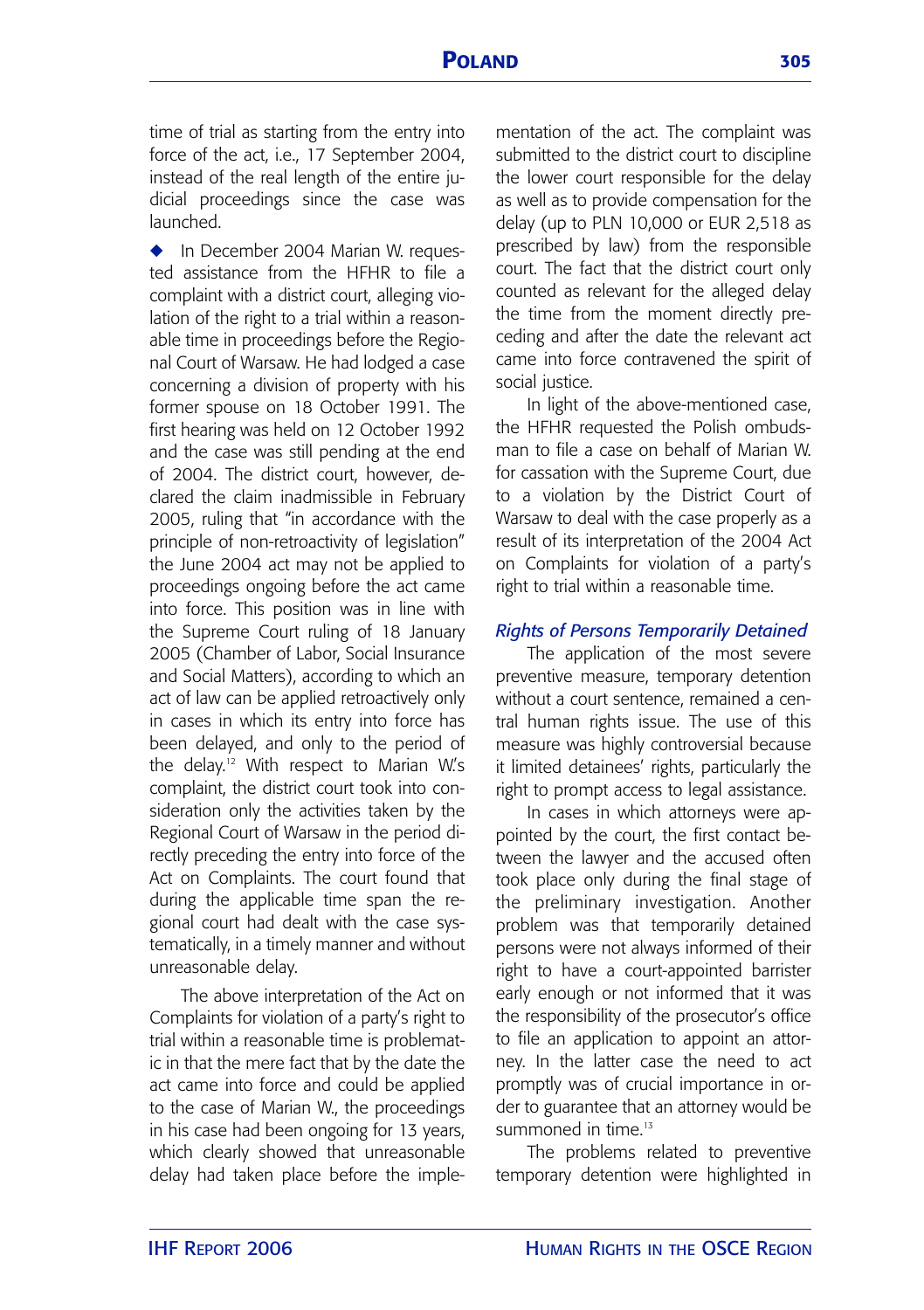two cases lodged by the HFHR with the Constitutional Court alleging violations of article 263(4) of the criminal procedure code, with reference to article 41(1) in connection with article 31(3) of the constitution<sup>14</sup>

◆ Maciei B. and Tomasz W. had been held in preventive temporary detention for more than three years despite the fact that under article 263(2 and 3) of the criminal procedure code temporary detention should not be applied as part of preliminary proceeding in excess of 12 months, and the total duration of this measure, as issued by a court of first instance, should not exceed two years. The time limits set in article 263(2-3), however, are of an instructional nature only since pursuant to article 263(4) of the same code a court of appeal may extend the application of temporary detention beyond this time limit for specific reasons.<sup>15</sup> The Constitutional Tribunal merged the complaints of both parties and the ombudsman also joined the proceedings. The HFHR argued in its briefing before the judicial panel of the tribunal that a legal provision providing for deprivation of an individual's liberty without a court hearing contravenes the essence of individual freedom. The HFHR stated that "The law cannot contain a provision that so equivocally defines the situation of the individual with respect to public authority. In a worst-case scenario, the existence of such murky clauses could lead to the permanent deprivation of liberty despite the lack of any final court judgment."<sup>16</sup>

# *Amendments to the Criminal Law*

On 27 July, the *Sejm* (lower house of the National Assembly) adopted amendments to the criminal code, the criminal procedure code, and the executive penal code. The most significant changes increased penalties and made stricter the criminal liability principles for sex crimes, especially against minors.

The amendments, for example, increased penalties for pedophilia. Pursuant to the new provisions, persons found guilty thereof may be deprived of liberty for between two and twelve years. The amendments also banned perpetrators of pedophilia from performing activities related to education and care for minors. They also provide for a possibility of a court to restrict a convicted person's freedom of movement without court consent. In the event the victim is under 15 years of age, no mitigating factors are taken into consideration in deciding on the sentence. Sex offenders whose crimes can be attributed to psychological disturbances of a sexual nature and have served their sentences may be confined in a closed facility or be directed to outpatient treatment. A court may also suspend the execution of the sentence and order the offender to be ordered to undergo special treatment, rehabilitation, or therapy, or an order of restraint can be issued forbidding him to make contact with certain persons.

The amended article 148 (2) of the criminal code contains a stricter penalty for assassination. Murders involving hostage taking, rape or robbery, motivated by reasons deserving particular condemnation, or committed with the use of firearms or explosive materials shall be subject to 25 years of deprivation of liberty or life imprisonment.

The HFHR stated that increasing penalties was controversial as defendants would now be expected to take more advantage of their right to extraordinary mitigation of punishment than previously.

A public discussion commenced at the end of 2004 on possible new legal measures to prevent drug dependency. The subject was raised due to police statistics, which indicated that increasing the gravity of a penalty for drug abuse according to the amount of drugs found in a person's possession when he or she was caught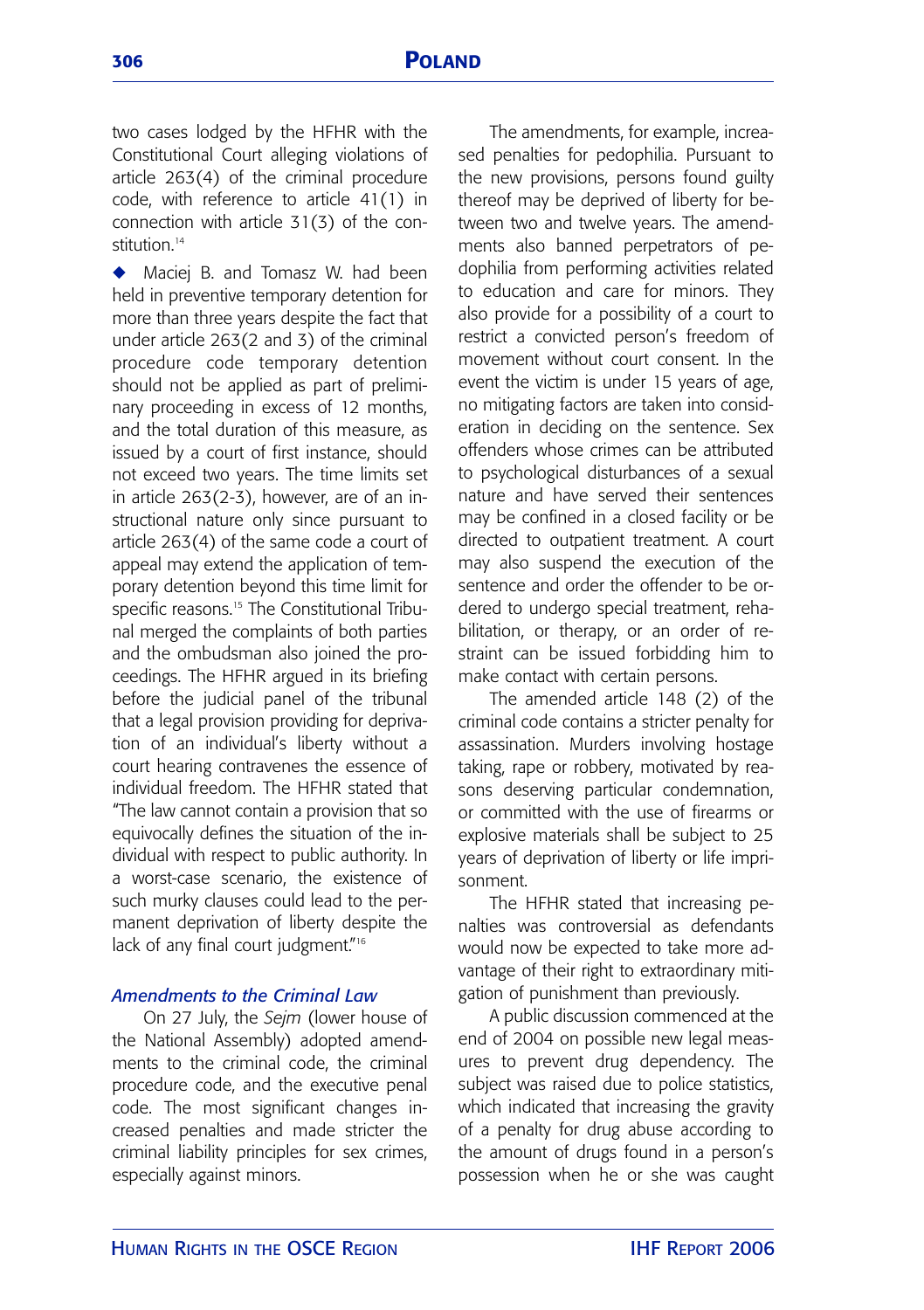had not resulted in punishing drug dealers but only in an increase in the number of convicted drug abusers - and had therefore only addressed the surface of the problem. Guided by the above-mentioned findings, the HFHR in January 2005 held a meeting entitled "Human Rights to Reduce Harm" to discuss legal recommendations regarding drug dealing and dependency that was under review at the Ministry of Health. The result of the meeting was a document entitled *Remarks to the Draft Legislation to Prevent Drug Dependency*.

The discussion on legal amendments concerning drug dealing and dependence continued through mid-2005. However, due to resistance from the Ministries of Justice, Internal Affairs, Education and Finance, and despite support from the Ministry of Health and the police leadership, it was not possible to submit changes that would result in a more effective approach to the problem.

## **Ill-Treatment and Police Misconduct**

The HFHR received about 40 complaints concerning misconduct by police officers. Bringing abusive police officers to justice remained a difficult task due to the fact that in cases of conflicting statements between the alleged victim and the alleged perpetrator, police testimony usually yielded unquestioned credibility in the eyes of the prosecutor and sometimes also the courts.

**◆** Ryszard S., a defendant in a criminal case, was summoned by a court to appear for a psychiatric evaluation but failed to do so. Police officers acting at the behest of the Regional Court of Żyrardów forced their way into Ryszard S.'s home in order to take him to the evaluation. Ryszard S. lost consciousness during the intervention. The officers forbade his wife, a qualified nurse, from administering first aid, but called an ambulance and transferred Ryszard S. to a patrol car. The physician who arrived at the

scene a few minutes later could only pronounce Ryszard S. dead. The prosecutor investigating the case found no procedural violations in the police conduct. The HFHR, which assisted the victim's wife, argued that there had been violations of arrest procedures and that the investigation into the case had violated articles 2 and 3 of the ECHR (right to life and prohibition of torture). The court found in favor of the wife of the deceased and the HFHR and remanded the case to the prosecutor's office. The matter was ongoing as of the end of 2005.

According to the HFHR, no appropriate mechanisms were in place to investigate alleged cases of ill-treatment or other misconduct by the police. If a prosecutor decided not to raise charges against an abusive officer, the decision could be appealed to a higher instance prosecutor's office, and later to a court of law. The highest bodies to appeal to were the minister of justice, the prosecutor general or the ombudsman who were allowed to file for cassation. However, none of these bodies has taken advantage of this right in the last few years.

**◆** The HFHR assisted Agata Cz. in drafting a complaint to the ECtHR regarding the lack of an effective means to appeal a decision made by a prosecutor not to bring charges against a police officer for shooting her husband dead. She had filed a request with the ombudsman, the minister of justice and the prosecutor general for cassation of the court decision upholding the prosecutor's decision. After more than a year, she had not received responses.

# **Conditions in Prisons and Detention Facilities**

Conditions in Polish penitentiaries and remand prisons continued to deteriorate, the most serious problem being overcrowding. As of 30 November 2005, 84,020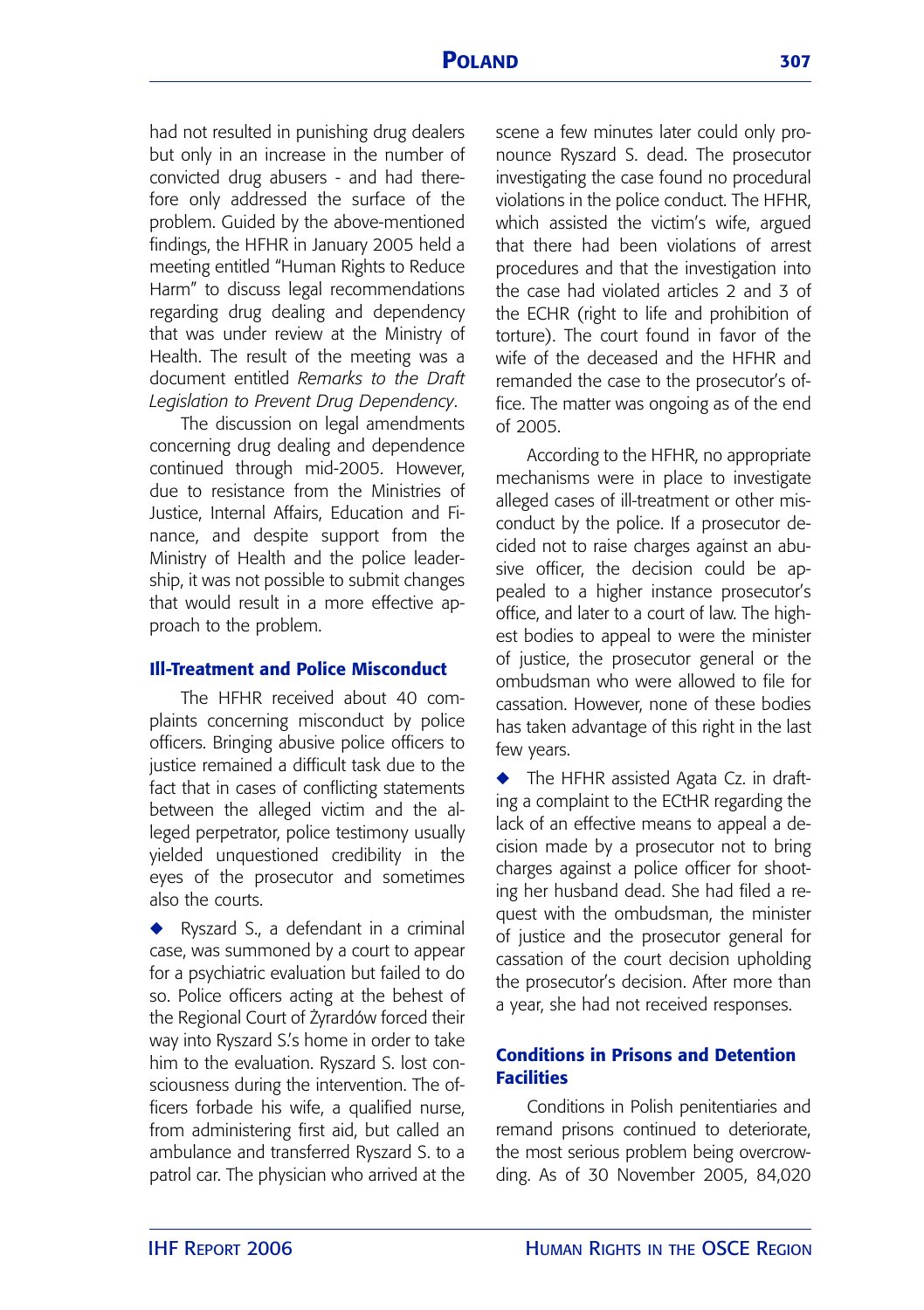people were held in prisons and pre-trial facilities, an increase of 3,311 since November 2004. The official capacity of Polish prisons was 68,729. The fact that prison premises used for sports and other recreation, and even prison chapels, had in recent years been converted into cells highlighted the gravity of the problem.

In 2000, the Ministry of Justice decided that as little as  $1.5 \text{ m}^2$  prison space per prisoner was acceptable, compared to the previous requirement of  $3-3.5$  m<sup>2</sup> per inmate.17 The ministry's decree provided that in the event of overcrowding (a problem in Poland for the last five years), the director of a regional prison services inspectorate and the director of a given facility were allowed to convert premises not included in the facility's inmate housing capacity for housing purposes. In mid-December 2005, the ombudsman filed a case with the Constitutional Tribunal challenging the constitutionality of the ministry's decree and arguing that it violated articles 40 and 41 of the constitution (prohibition of torture, inhumane, cruel or degrading treatment or punishment, and the right of inmates to humanitarian treatment, respectively).<sup>18</sup>

Furthermore, there was a tremendous growth in the number of persons awaiting the execution of their prison sentences. As of 30 November, 41,419 final court decisions against 36,514 persons remained to be executed. Of that number, 32,615 persons were forced to *de facto* violate a legal order to appear for the execution of their punishment. As compared to the end of November 2004, the number of unexecuted prison sentences had increased by 5,497. Over the same period, the capacity of penal institutions grew by a mere 148 places, to a total of 69,838 (as of 30 November 2005). According to the Central Prison Administration data, on that date, the average overcrowding was 120%. However, this figure did not include inmates who failed to return from home leave, who had escaped, who were temporarily absent to receive medical treatment or held in police premises, and those extradited to other states as witnesses in proceedings in progress.19

Partly as a result of overcrowding, the employment rate of inmates was on the decrease. On 30 November 2005, the total employment rate was 21,801 (or 29.8%) of which 13,657 were paid, down by 0.6% as compared to October 2005. Persons employed without pay performed, *inter alia*, public works (2,507 persons) and charitable duties (261 persons).

The deteriorating prison conditions resulted in complaints by inmates of violations of rights guaranteed by article 3 of the ECHR as well as domestic legislation, both of which prohibit inhuman and degrading treatment.

◆ Between November 2004 and April 2005, seventeen persons incarcerated at the prison of Tarnow approached the HFHR with requests to monitor the civil suits they had filed on grounds of alleged violations of their rights to humane conditions of incarceration. The HFHR drafted an *amicus curiae* brief regarding the incarceration conditions at the Tarnow penal facility with respect to ECtHR jurisprudence in the context of article 3 of the ECHR. While the HFHR found that the general conditions in that facility did not amount to violations under that article - largely due to the fact that it is a partially open penal facility - it however noted in its memorandum to the District Court of Tarnow that some of the complainants may have suffered violations of rights guaranteed by Polish law, which provide broader protection than article 3 of the ECHR.

Polish law does not provide for monetary compensation for persons incarcerated in inhuman living conditions. The civil code only provides for compensation to victims who have suffered harm from illegal activities by a state employee. How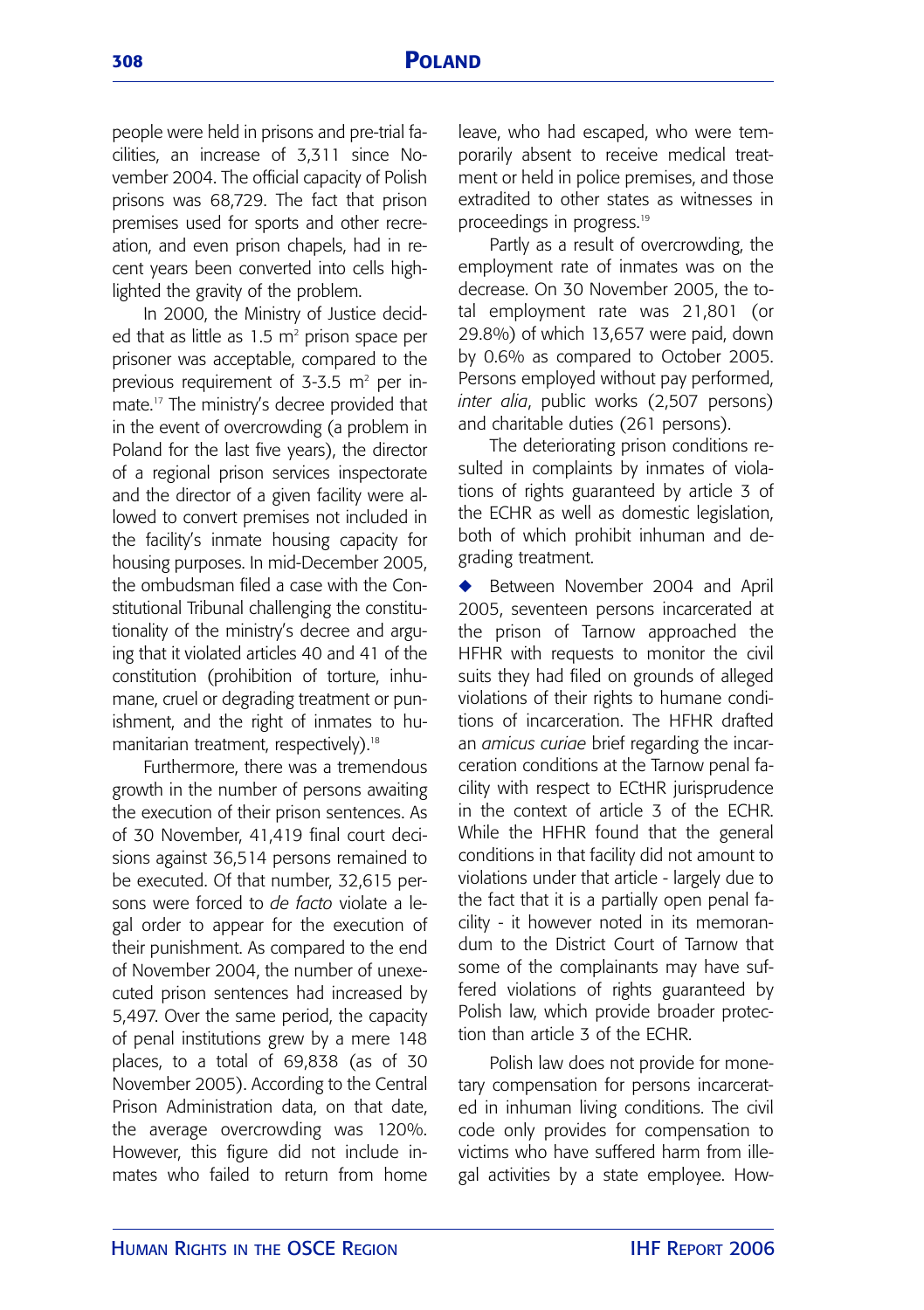ever, the majority of complaints so far received from incarcerated persons have concerned violations of rights guaranteed by the executive penal code without having caused harm to the complainant.

**◆** The District Court of Wroclaw cited such an interpretation in denying a compensation claim filed by Artur L. The court explained that the complainant had failed to prove that incarceration in cells overcrowded by 112 to 120% had resulted in any harm to his health.<sup>20</sup>

The growth of the prison population by 50% in the past five years has also led to the deterioration of the working conditions of prison officers. Over the same period, the number of all prison staff has increased only by 2.6%. The number of overtime hours of officers totaled over 1.88 million in 2005. Occupational stress, low pay, few professional prospects, as well as the steady increase in the number of inmates incarcerated for serious crimes has resulted in a growing number of burnouts and other psychological problems among corrections officers. From 2004 through mid-2005, the Central Prison Administration recorded nine cases of suicide among officers $21$  - a figure that finally made prison authorities direct necessary attention to the accumulating problems faced by the staff. Nevertheless, no systemic attempts had been taken by the end of 2005 to solve the problem.

A HFHR research report found that the complaint review mechanism of the Central Prison Administration was not impartial and independent. The board referred complaints for action by regional prison service inspectorates - whose attitudes most probably were affected by the opinions of local facility directors.

## **Asylum Seekers**

#### *Unaccompanied Minors*

Procedural ambiguities caused practical difficulties in establishing the legal status of unaccompanied minors crossing the border to Poland. Each year, about 200 minors who have illegally entered Poland have been sent by the border police to the police-run centers for children. Subsequently, 80% of the children leave the centers without social workers being involved in their cases.

In 2005, 113 such minors sought asylum in Poland (compared to 169 in 2004; 146 in 2003, and 161 in 2002). Most of them came from Romania, the Russian Federation, Vietnam, India, Pakistan, Afghanistan, China and Mongolia.

In 2005, a total of twenty places were reserved in two Warsaw foster homes for minors seeking asylum. Yet, one of the main problems concerning unaccompanied aliens remained: if their legal status could not be settled, they could be deported to their country of origin.<sup>22</sup>

#### *Conditions in Deportation Centers*

"Halina Nieć" Human Rights Association monitored in 2005 Polish centers for detainees awaiting deportation and found that their living conditions were generally adequate. It noted, however, that the failure to realize other rights of detainees was a serious problem, including the failure to ensure access to information (regarding detention facilities operated by the police), lack of access to legal assistance and translators, shortage of suitable clothing due to financial restraints, and the lack of leisure time activities (sports, literature, newspapers, etc.).

"Halina Niec´" monitoring concluded that measures should be taken to improve access to medical care, especially to epidemiological diagnostics and therapy for posttraumatic and other psychological stress. Moreover, the NGO recommended that more attention be paid to adapting meals to the cultural and religious norms of aliens staying in the centers. A follow-up research indicated that following the previous moni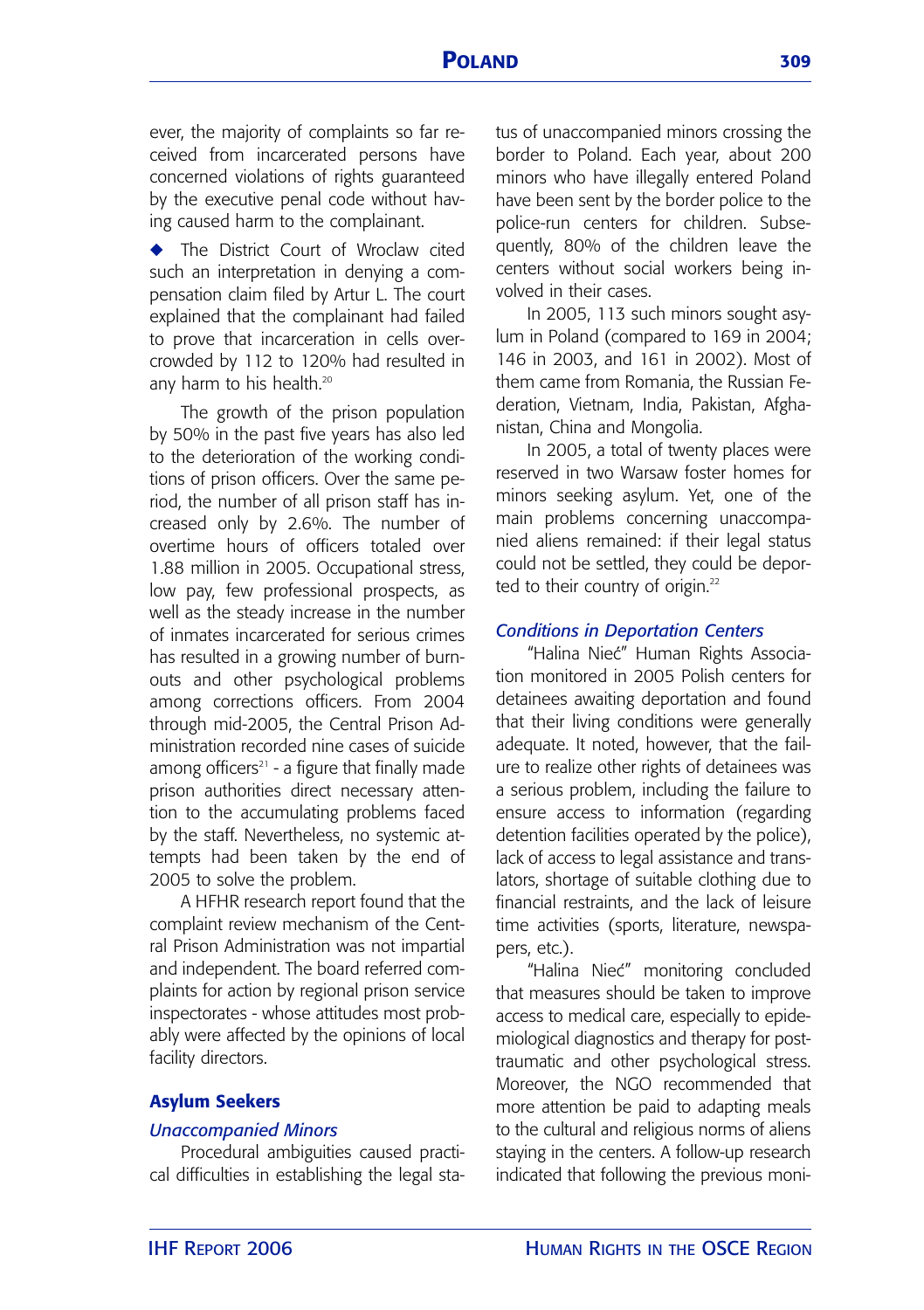toring<sup>23</sup> improvements had taken place in the boarding conditions of aliens in detention institutions, especially in deportation facilities maintained by the border guard.<sup>24</sup>

#### **Trafficking in Human Beings**

An amended Act on Aliens and on Providing Aliens with Security in the Republic of Poland entered into force on 1 October 2005.25 The amendment improved protection to foreign victims of human trafficking.

The amended regulations provide that a foreign victim of human trafficking may be granted a visa or a residence permit for a limited period of time. Pursuant to article 33 of the act, an alien shall be issued a visa if it is "reasonable to assume" that he or she has been a trafficking victim, despite possible other circumstances that would normally speak against granting a visa. Further, pursuant to article 53(1.15), an alien shall be issued a residence permit for up to six months provided that he or she is willing to cooperate with investigative authorities in charge of preventing human trafficking, and that the person has broken ties with those suspected of participation in human trafficking. Moreover, under the new provision, a residence permit cannot be refused on the grounds that the alien has entered Poland illegally.

The amendments incorporated Council Directives 2004/81/WE dated 29 April 2004 regarding stay permits issued to citizens of other states being victims of trafficking in humans or being previously the subject of activities facilitating illegal immigration, who cooperate with appropriate authorities.<sup>26</sup>

Poland also signed on 16 May 2005 the Council of Europe Convention on Activities to Prevent Human Trafficking - the convention is yet to be ratified.

According to the European Commission against Racism and Intolerance  $(ECRI)<sup>27</sup>$  Poland is no longer merely a country of origin and destination of human trafficking, but, with increasing frequency, a point of transit. This applies mainly to women that are to work in the sex trade. In its report, ECRI recommended that Polish authorities introduce additional barriers and means to react adequately to the human trafficking problem. It especially emphasized actions that are preventive and increase awareness of the gravity of this problem directed to all groups of the population. However, ECRI placed greatest emphasis on the introduction of specific legal means to protect victims of human trafficking, especially by providing them assistance and assuring their safety. One of the recommendations is also the effective punishment of persons perpetrating human trafficking offenses.

According to information from the main police headquarters, between January and November 2005, investigative authorities exposed three crimes related to human trafficking (under article 204(4) of the criminal code<sup>28</sup>), involving five victims. Preliminary proceedings were ongoing at year's end with respect to one suspect. During the same period, the border guard reported no human trafficking related crimes (either article 204 or 253 of the criminal code).<sup>29</sup>

# **Rights of Persons with Mental Disabilities**

Three psychiatric hospitals were in charge of the treatment of persons who were not subject to penal liability due to mental disability. Poland had three regional court psychiatry centers that were maximum-security facilities, twelve high-security departments (including one for women), and over 30 centers with basic security level.

In December, the HFHR monitored a number of maximum-security and high-security facilities. In one maximum-security facility, the monitoring group identified an unsettling practice of monthly searches of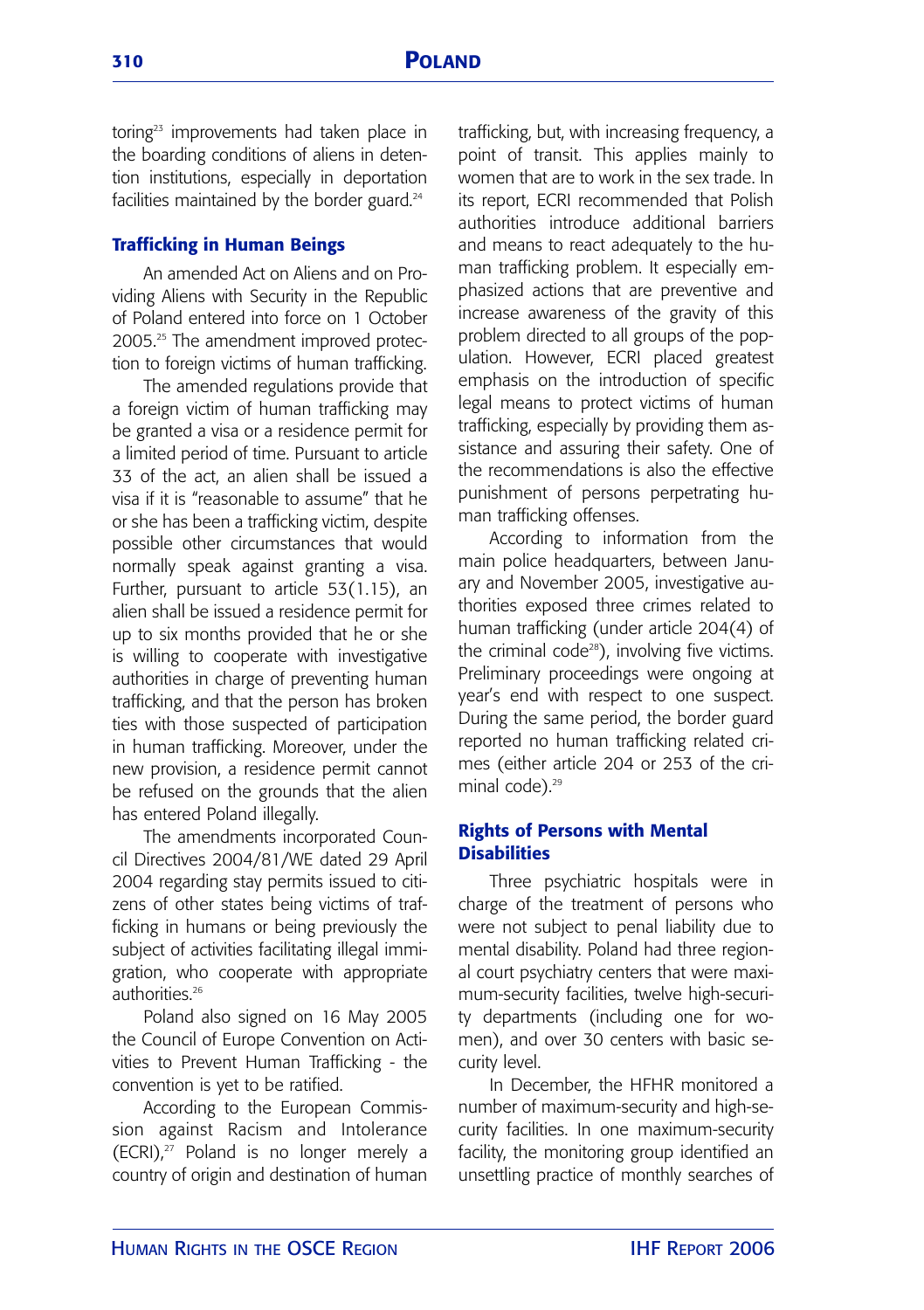all patients' personal belongings and strip searches of the patients. The administration stated that this was necessary in order to maintain order in the facility. This practice was also sanctioned in the internal regulations signed by the facility's director.

The HFHR stated that such searches were degrading and impossible to be justified.

#### Labor Rights<sup>30</sup>

The first cases of supermarket employees standing up to defend their rights occurred in Poland in 2004. The cases revealed the practice of many employers making use of widespread unemployment by exploiting their own employees and forcing them to work overtime without additional pay and in conditions that frequently bordered on violations of human dignity.

◆ Bożena Ł., a former employee of the Biedronka store (a discount supermarket chain), was forced to work overtime without additional pay. This was the first case in Poland where a supermarket employee sued her employer for failing to pay for overtime. On 19 January 2005, the Gdansk Court of Appeal remanded the case to the District Court of Elblag. As of year's end, the case was under review by the Elblag District Court.

◆ On 22 December 2004, a regional prosecutor had initiated preliminary proceedings against the board of directors of Jeronimo Martins Dystrybucja Sp. z o.o. (limited liability company), owner of the Biedronka chain, for systematic violations of labor rights. The case was ongoing at the end of 2005.

## **Endnotes**

- Corruption Perception Index 2005, at www.transparency.pl/www/pliki/CPI%202005.doc.
- <sup>2</sup> *The Budapest Times* (M. Logan), "Corruption falling, but not in Hungary. Lack of prosecutions encourages bribes," No. 47, 21 November 2005.
- <sup>3</sup> See IHF, *Human Rights in the OSCE Region: Europe, Central Asia and North America, Report 2004 (Events of 2003)*, p. 309-310, at www.ihf-hr.org/documents/doc\_ summary.php?sec\_id=3&d\_id=3860.<br>4 *Gazeta Wyborcza (J. Sidorowicz), "Sprawa starachowicka: oskarżeni politycy winni" (The*
- Starachowice Matter: accused politicians guilty), 17 November 2005.
- Gazeta Wyborcza, "Przedziwny Wyrok dla sedziego Czajki" (A Strange Verdict for Judge Czajka), 29 September 2004.
- <sup>6</sup> Gazeta Wyborcza (B. Wróblewski), "Korupcja w ostrołęckim wymiarze sprawiedliwości" (Corruption in the Ostrołęka Justice Department), 7 December 2005.
- Gazeta Wyborcza (A. Przybylska), "Marsz Równości był legalny" (Equality March Was Legal) No. 291.4994, 15 December 2005.
- <sup>8</sup> Case ref. No. IV S.A./Po 983/05
- 
- <sup>9</sup> Source: www.ms.gov.pl.<br><sup>10</sup> Act dated 17 June 2004 on complaints for violation of a party's right to trial within a reasonable time, Dz.U. (*Journal of Law*) 2004, No. 179, pos. 1843. 11 *Rzeczpospolita*, <sup>1</sup> August 2005, section C2
- 
- <sup>12</sup> III SPP 113/04
- <sup>13</sup> See IHF, *Human Rights in the OSCE Region: Europe, Central Asia and North America, Report 2004 (Events of 2003)*, at www.ihf-hr.org/documents/doc\_summary.php? sec\_id=3&d\_id=3860.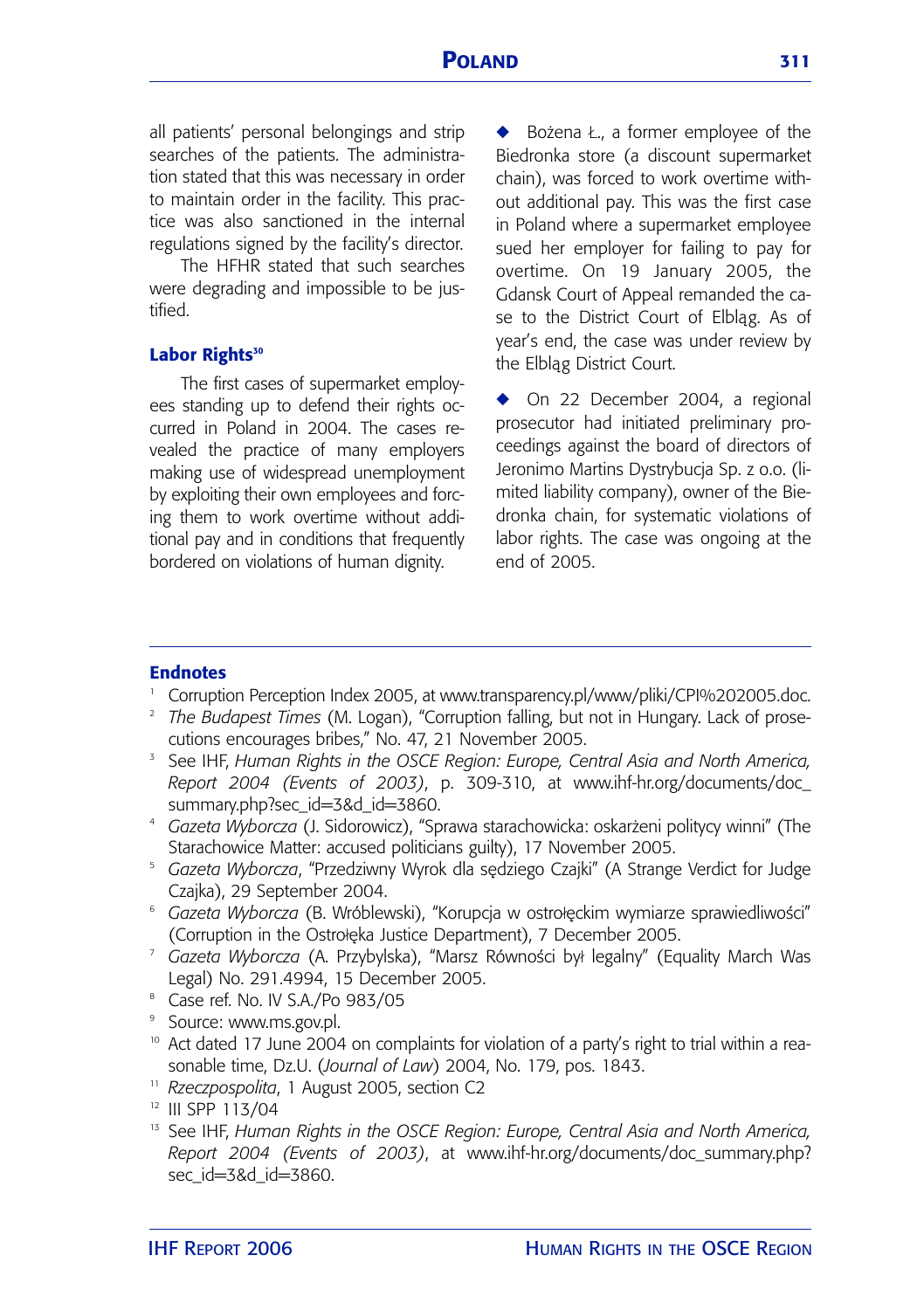- $14$  Article 41(1) of the constitution provides that every person shall be assured personal inviolability and personal freedom. Deprivation or limitation of freedom may occur only upon the principles of and in a statutorily defined manner. Meanwhile, article 31(3) provides that limitations on constitutional freedoms and rights may be established only by statute and only when such are necessary in a democratic state for the security thereof or public order, or for protection of the environment, public health and morality or the freedom and rights of others. Such limitations may not prejudice the essence of freedom and rights.
- <sup>15</sup> These reasons include: due to the suspension of criminal proceedings; for the purpose of extended psychiatric observation of the accused; pending an expert opinion; pending the completion of evidence gathering in especially complex matters or such activities carried out abroad; on grounds of intentional dilatory tactics in the proceedings by the accused; as well as due to other significant and insurmountable obstacles.
- <sup>16</sup> Legal brief by the Helsinki Foundation for Human Rights regarding constitutional complaints by M. Bruczyński and T. Wullert (SK 58/03) in compliance with article 263 § 4 of the criminal procedure code with article 41 item 1 in connection with article 31 item 3 of the Constitution of the Republic of Poland, at www.hfhrpol.waw.pl.
- Decree of the minister of justice dated 26 October 2000 regarding the procedures of relevant authorities in the event the number of incarcerated persons in penal facilities or investigative arrests exceeds, on a national scale, the total capacity of said facilities, Dz. U. (*Journal of Law*) 2000, No. 97, pos. 1060; overturned by a decree of the minister of justice dated 26 August 2003 regarding the procedures of relevant authorities in the event the number of incarcerated persons in penal facilities or investigative arrests exceeds, on a national scale, the total capacity of said facilities, Dz. U.(*Journal of Law*) from 2003, No. 152, pos. 1497.
- <sup>18</sup> Gazeta Wyborcza, "Więzienia zagęszczane niekonstytucyjnie" (Jails Unconstitutionally Saturated), No. 291.4994, 15 December 2005.
- <sup>19</sup> See www.czsw.gov.pl.
- <sup>20</sup> Gazeta Wyborcza (M. Maciejewski), "Nie będzie odszkodowania dla aresztanta" (No compensation for Arrestee), 22 December 2005.
- <sup>21</sup> Newsweek Polska "Klawisze zaczynają pękać" (The Guards Are Beginning to Snap), No. 29 July 2005, p.70.
- <sup>22</sup> Information from the Office of the High Commissioner for Refugees in Warsaw and from Magdalena Kmak from the Free Legal Aid for Aliens program, operated within the Helsinki Foundation for Human Rights.
- <sup>23</sup> Helsinki Foundation for Human Rights, The Rights of Foreigners Being Held at Deporta*tion Arrests and the Detention Centre*, Warsaw 2004.
- <sup>24</sup> "Halina Nieć" Human Rights Association, *Monitoring of Polish Deportation Arrests and Guarded Detention Center, Final Report*, No. 6/2005, Kraków 2005.
- <sup>25</sup> Act dated 22 April 2005 regarding the amendment of the aliens act and the act on granting aliens assistance in the Republic of Poland and certain other acts, Dz. U. (*Journal of Law*)2005, No. 94, pos. 788.
- <sup>26</sup> Dz. Urz. (*Official Journal*) UE L 261 z 6 August 2004.
- <sup>27</sup> European Commission against Racism and Intolerance, *Third Report on Poland*, Strasbourg 14 July 2005. 28 The crime of human trafficking is basically covered by article 253 of the Criminal Code.
- However, in police practice, acts related to human trafficking are qualified as crimes of